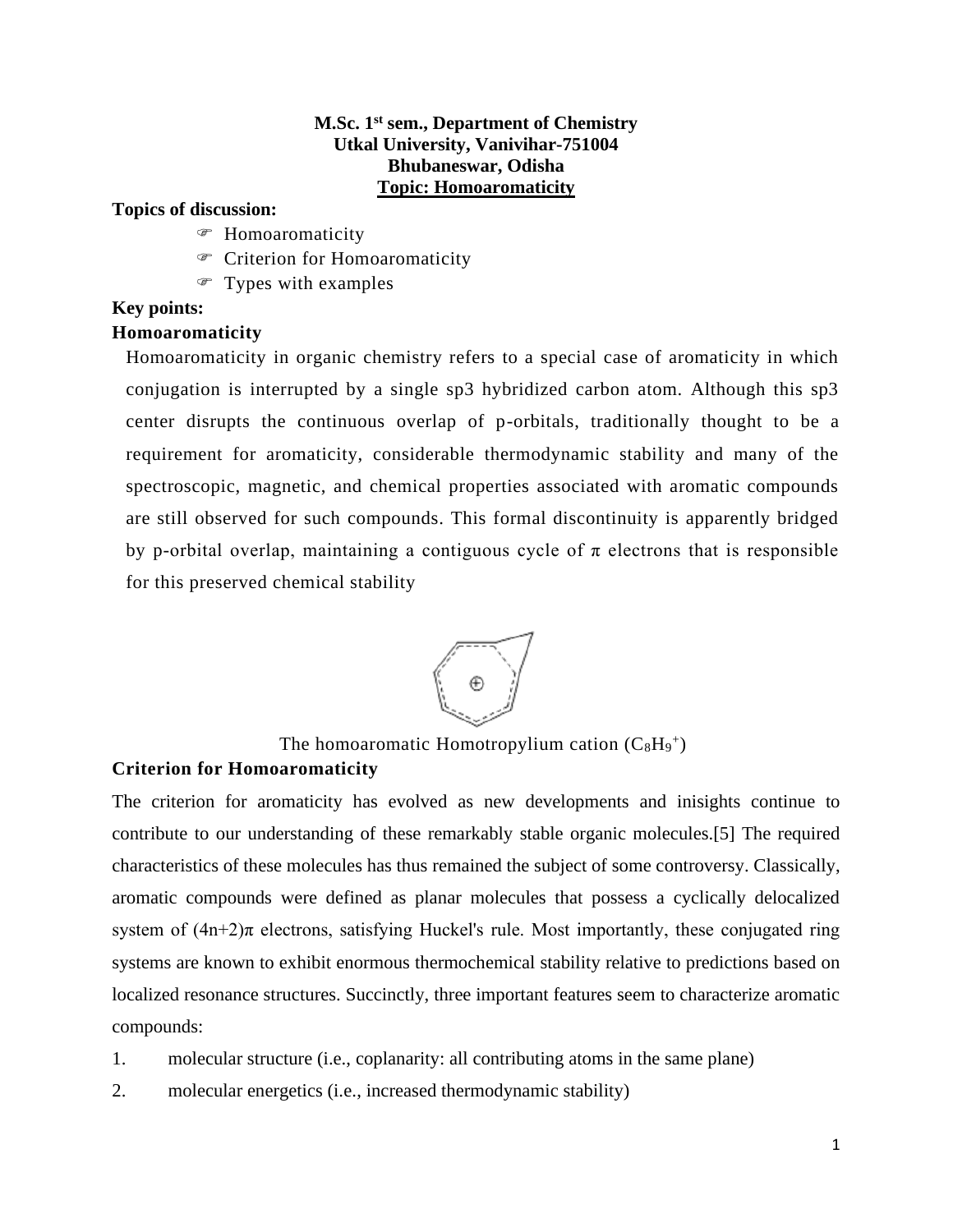3. spectroscopic and magnetic properties (i.e., magnetic field induced ring current)

A number of exceptions to these conventional rules exist, however. Many molecules, including Möbius 4nπ electron species, pericyclic transition states, molecules in which delocalized electrons circulate in the ring plane or through  $\sigma$  (rather than  $\pi$ ) bonds, many transition-metal sandwich molecules, and others have been deemed aromatic though they somehow deviate from the conventional parameters for aromaticity.

#### **Types**

**Cationic Homoaromatic:** The most established and well-known homoaromatic species are cationic homoaromatic compounds. As stated earlier, the homotropenylium cation is one of the most studied homoaromatic compounds. Many homoaromatic cationic compounds use as a basis a cyclopropenyl cation, a tropylium cation, or a cyclobutadiene dication as these compounds exhibit strong aromatic character.



**Neutral Homoaromatic:** One class of neutral homoaromatic are called monohomoaromatic, one of which is cycloheptatriene, and numerous complex monohomoaromatic. One particular example is a 60-carbon fulleroid derivative that has a single methylene bridge. UV and NMR analysis have shown that the aromatic character of this modified fulleroid is not disrupted by the addition of a homoconjugate linkage, therefore this compound is definitively homoaromatic. Bishomoaromatic is considered that the best examples of neutral homoaromatics. It includes barrelene and semibullvalene. Semibullvalene has a structure that should lend itself well to homoaromaticity although there has been much debate whether semibullvalene derivatives can provide a true delocalized, ground state neutral homoaromatic compound or not. In an effort to further stabilize the delocalized transition structure by substituting semibullvalene with electron donating and accepting groups, it has been found that the activation barrier to this rearrangement can be lowered, but not eliminated. However, with the introduction of ring strain into the molecule, aimed at destabilizing the localized ground state structures through the strategic addition of cyclic annulations, a delocalized homoaromatic ground-state structure can indeed be achieved.